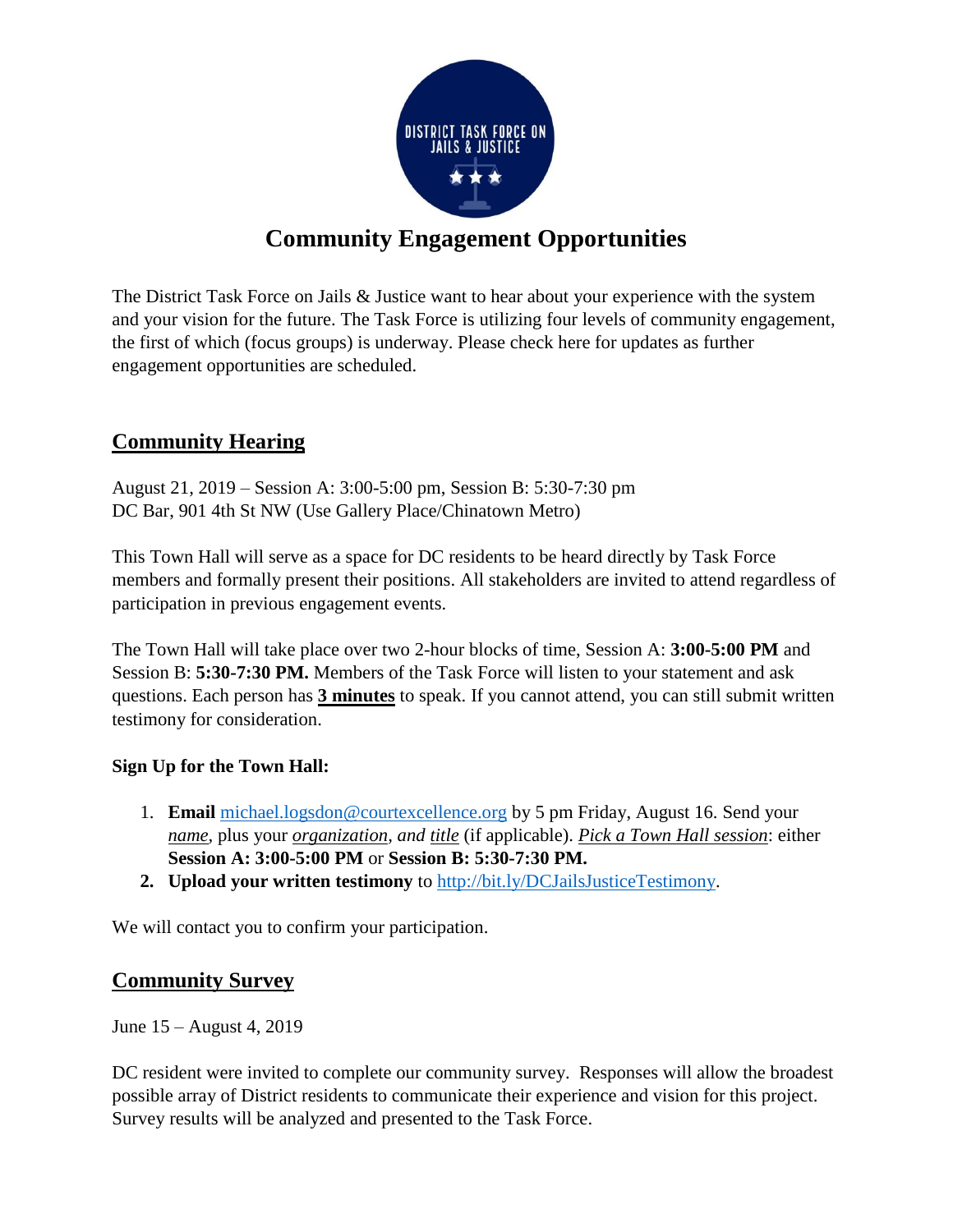## **Community Workshops**

These community gatherings will facilitate community engagement in the project in a lowpressure environment. Hosted in community spaces, these events can support a larger number of attendees than the focus groups. These facilitated workshops are open to all DC residents.

- Thursday, August 1<sup>st</sup>, 6:30-8:30pm, New Bethel Baptist Church, 1739 9<sup>th</sup> St. NW
- Monday, August  $5<sup>th</sup>$ , 6:30-8:30pm, UDC School of Law, 4340 Connecticut Ave. NW

## **Focus Groups**

Focus groups host up to 15 participants who engage in a guided, yet open-ended discussion during a 2-hour session. Participants are invited to share their experiences, thoughts, and their vision for the future of jails and justice in DC in this confidential setting. The National Reentry Network will synthesize the themes of these conversations into report to the Task Force. The results will also inform the development of an electronic survey.

Focus groups will be organized around specific stakeholder groups, including returning citizens, families of those incarcerated, neighbors of the current jail, Spanish speakers, currently incarcerated individuals, DOC correctional officers, and DOC staff. There will also be open groups for any community member to attend. All DC residents over age 18 are eligible to attend a focus group.

To RSVP to a focus group session, follow the links below.

- **Returning Citizens**:
	- $\circ$  Tuesday, May 7<sup>th</sup>, 6-8pm at Anacostia Library Medium Meeting Room 2, 1800 Good Hope Rd. SE
	- o Saturday, May 25th, 10-noon at Woodridge Library Conference Room 2, 1801 Hamlin St NE
- **Families of Incarcerated People**:
	- o Saturday, May 4th, 1:30-3:30pm at Northeast Library Conference Room Mezzanine,  $3307<sup>th</sup>$  St. NE
	- o Saturday, May 11th, 1-3pm at Bellevue Library Main Meeting Room, 115 Atlantic St. SW
	- o Tuesday, May 14th, 6-8pm, at Anacostia Library Ora Glover Room, 1800 Good Hope Rd. SE
- **Community Members**:
	- $\circ$  Saturday, May 18<sup>th</sup>, 10-noon, at Shaw Library Meeting Room, 1630 7<sup>th</sup> St. NW
	- $\circ$  Tuesday, May 21<sup>st</sup>, 6-8pm, at Southeast Library Meeting Room, 403 7<sup>th</sup> St. SE
- **People Incarcerated at DOC**:
	- $\circ$  Monday, June 17<sup>th</sup>, at CDF & CTF
- **Crime Victims and Victim Advocates**:
	- o Tuesday, July 9<sup>th</sup>, 6-8pm, at Cleveland Park Library, 3310 Connecticut Ave. NW
- **Neighbors of the Jail:**